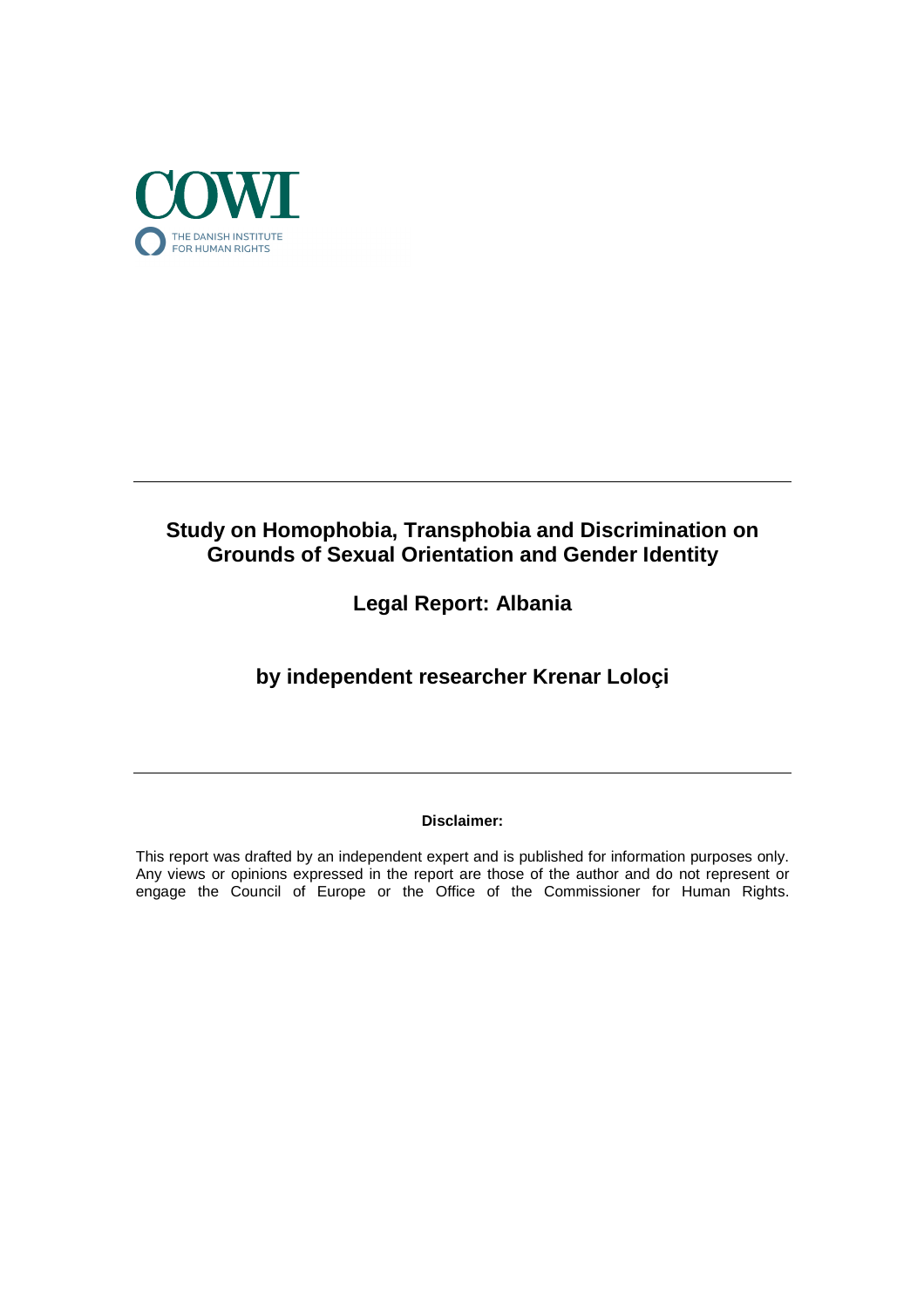# **Table of Contents**

| А.        | <b>EXECUTIVE SUMMARY</b>                   | 3  |
|-----------|--------------------------------------------|----|
| <b>B.</b> | <b>FINDINGS</b>                            | 5  |
| B.1.      | Overall legal framework                    | 5  |
| B.2.      | Freedom of assembly and association        | 8  |
| B.3.      | Freedom of expression                      | 8  |
| B.4.      | Hate crime - Criminal law                  | 9  |
| B.5.      | Family issues                              | 9  |
| B.6.      | Asylum and refugee issues                  | 9  |
| B.7.      | Social security, social care and insurance | 10 |
| B.8.      | Education                                  | 10 |
| B.9.      | Employment                                 | 11 |
|           | B.10. Housing                              | 11 |
|           | B.11. Health care                          | 12 |
|           | B.12. Access to goods and services         | 13 |
|           | B.13. Media                                | 14 |
|           | B.14. Transgender issues                   | 14 |
|           | B.15. Good practice                        | 15 |
|           | B.16. Other Relevant Issues                | 15 |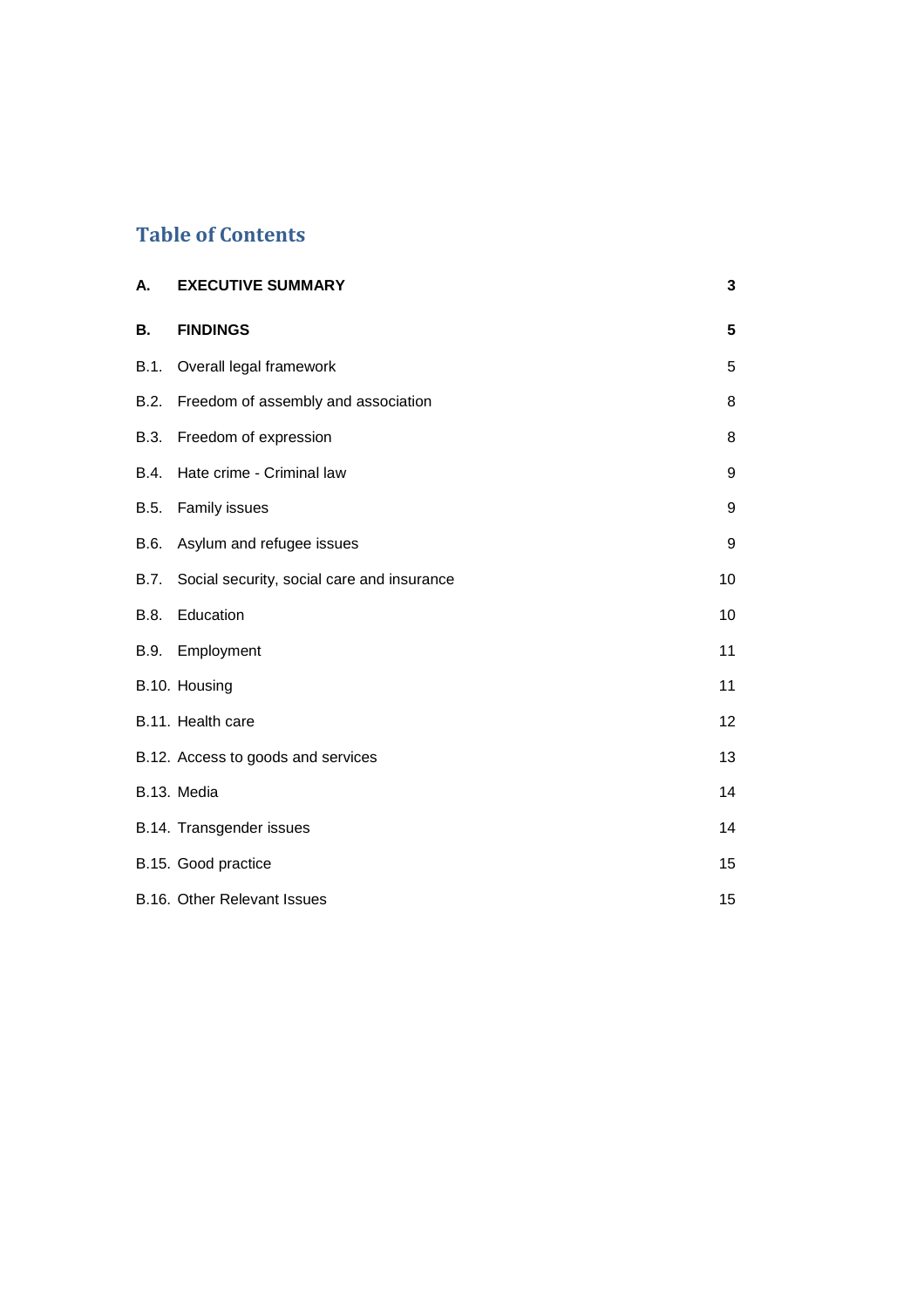## **A. Executive summary**

- 1. Same-sex sexual relations are not illegal anymore in Albania (as it was under the Criminal Code before 1995).
- 2. Discrimination on the basis of gender, race, language, gender identity, colour, ethnicity, sexual orientation, political beliefs, religious or philosophical, economic condition, educational or social, pregnancy, parental affiliation, parental responsibility, age, marital or family status, marital status, residence, health status, genetic predisposition, disability, belonging to a particular group, or any other cause is prohibited by law.
- 3. The legal protection against discrimination on the basis of the said grounds consists mainly of the Constitution of Albania and Law No. 10221 dated 4 February 2010 "On Protection against Discrimination". In addition there are specific provisions contained in the Criminal Code, the Family Code and other relevant laws applicable in certain cases of discrimination.
- 4. Law 10221 is very thorough, but it is also very new and not yet implemented. It does not cover intersex people specifically, although they have an implied protection under it.
- 5. Further, same sex marriage is not permitted under the Family Code of Albania. There is no legal provision in Albania guaranteeing the right of gay/lesbian couples to have children, whether through assisted reproductive technology/in vitro fertilization or adoption.
- 6. The principle of freedom of association is secured in the Albanian Constitution, Article 46. The principle of freedom of assembly has been ensured through the Albanian Constitution, Article 47. Neither of these Articles mentions sexual orientation or gender identity specifically as they are generally applicable.
- 7. Freedom of expression is a right secured for everyone in the Constitution, Article 22. This Article does not specifically mention sexual orientation or gender identity as a ground for prohibition of discrimination.
- 8. Hate speech is not a separate category of law; In the Albanian Criminal Code it is included under Section III Crimes against public order and security. Racism, xenophobia or homophobia are not considered as aggravating factors in determining penalties and as long as sexual orientation and gender identity are not included in Section III, the text of Article 266 ('call for national hatred') may be interpreted, in a general sense, as including LGBT people among the 'groups of society' against whom no hate speech may be directed. However, as yet, there are no judicial decisions providing such an interpretation.
- 9. Even though the Albanian Criminal Code does not contain specific provisions with respect to hate crimes, a number of recent amendments to the Code (Law no. 9686 dated 26.02.2007 "On Some Amendments of the Criminal Code") provide that the motives related to the gender, race, religion, nationality, language, political, social and religious beliefs in committing a criminal offence, are "aggravating circumstances".
- 10. The Albanian legislation does not recognize or deny the right of refugee status to foreign citizens or persons without citizenship (it simply does not mention anything) based on their "sexual orientation or gender identity".
- 11. Law 10221 provides a specific chapter on protection against discrimination in the field of education. Article 17of Law 10221, under the above mentioned chapter, provides the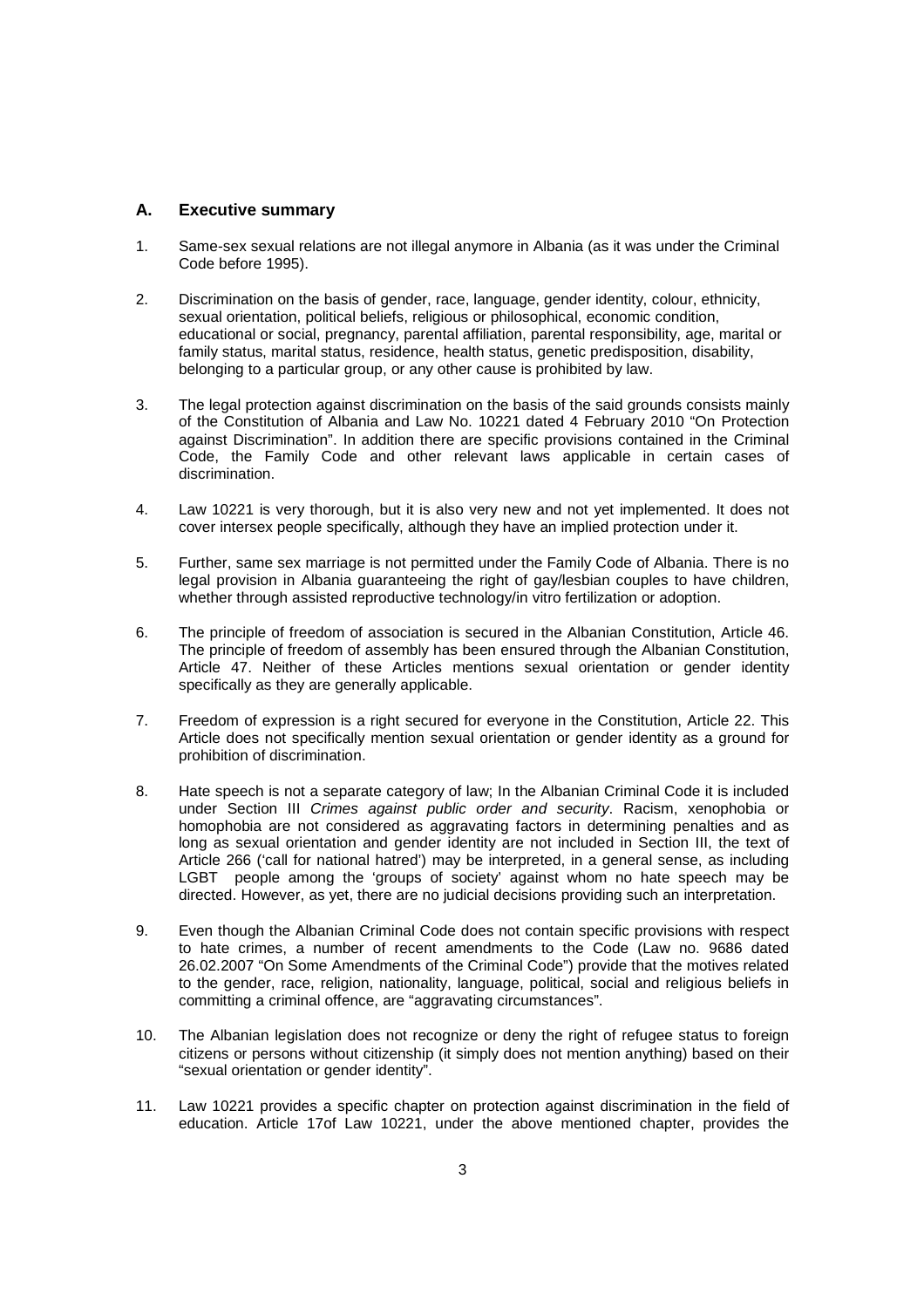general rules regarding the prevention of discrimination in education. Article 18 provides obligations for the Council of Ministers and the Minister of Education to take positive measures to fight discrimination regarding the right to education.

- 12. Although there are no legal limitations of the right to employment in Albania, there are no provisions specifically prohibiting discrimination on the grounds of sexual orientation and gender identity in the employment sphere. The Labour Inspectorate carries out inspections and receives communications from employees of any discrimination occurring in the workplace.
- 13. Law 10221 has a specific article concerning access to housing and goods and services for people who may potentially suffer discrimination, including LGBT people.
- 14. Law 10221 prohibits the publication of advertisement and other notifications, if they present, directly or indirectly, causes of discriminations under the Prohibited Grounds. There is one official piece of data on discrimination towards LGBT individuals in the media. In the 2009 Ombudsman Report before the Parliament it was stated that "The Ombudsman considers that concrete efforts should be made against homophobia and discrimination based on sexual orientation and gender identity.
- 15. The national Albanian health scheme does not cover medical operations for transsexuals. Such medical operations are not available in Albania as hospitals are not technically prepared to handle such operations. Up to now, at our knowledge, there have been neither cases of transsexuals requesting medical operations in Albania, nor cases of recognition of gender reassignment performed abroad.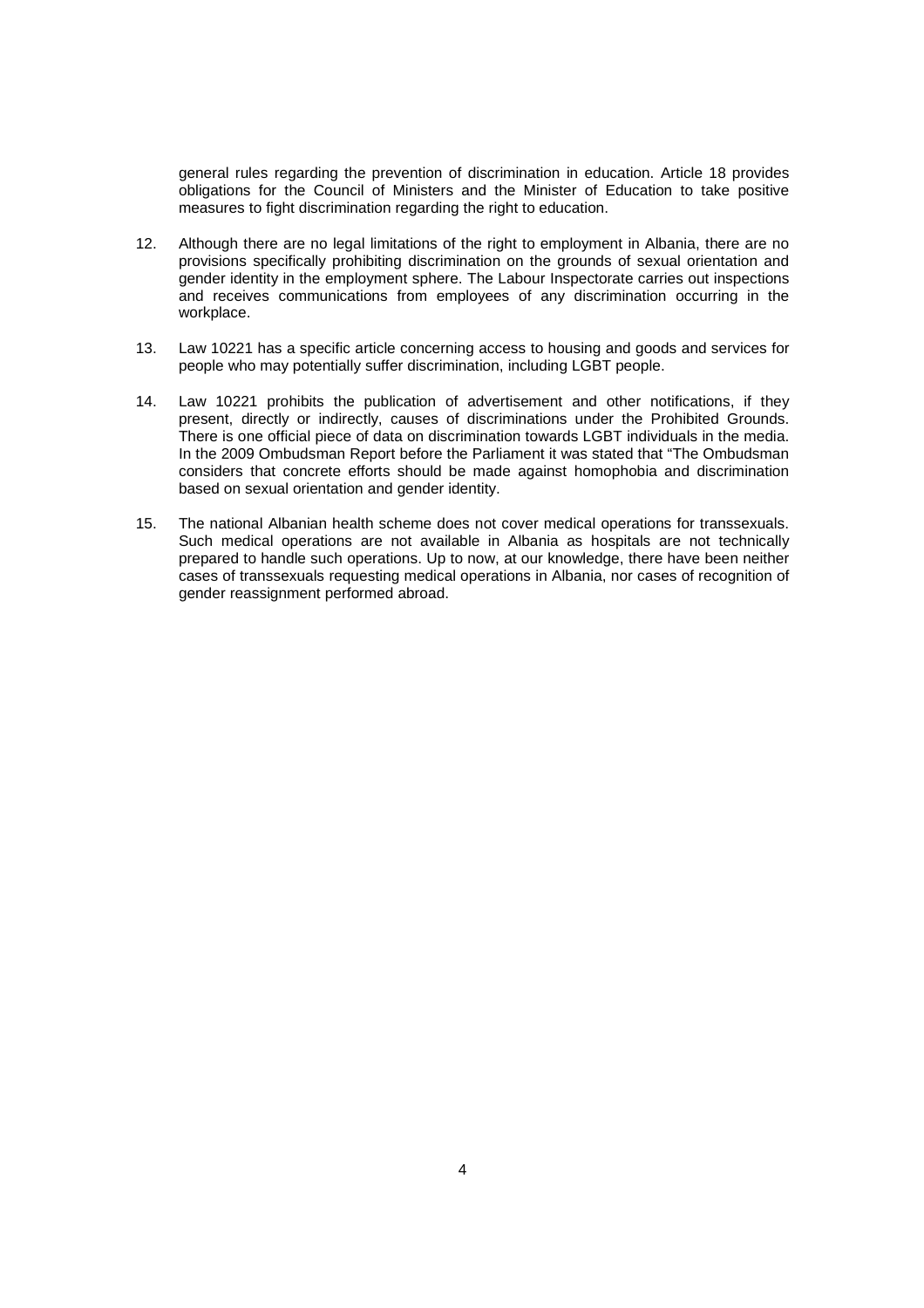## **B. Findings**

## **B.1. Overall legal framework**

- 16. The overall legal framework consist of:
	- i) The Albanian Constitution;
	- ii) The Family Code;
	- iii) The Labour Code
	- iv) The Law No. 10221 dated 4 February 2010 "On Protection from Discrimination":
	- v) The Law No. 8876 dated 04 April 2002 "On Reproductive Health", as amended.
	- vi) The Law No. 8432 dated 14 December 1998 "On Asylum in the Republic of Albania"
	- vii) The Law No. 7952, dated 21 June 1995, "On the pre-university education system"
	- viii) The Law 7870, dated 13 October 1994 "On Health Insurance in the Republic of Albania"
	- ix) The Law No. 9695, dated 19 March 2007 "On adoption procedures and the Albanian Committee on Adoption"
	- x) The Decision of Parliament No. 33 dated 22 April 2010 "On Election of Commissioner for Protection against Discrimination:
	- xi) The Decision of Parliament No. 34 dated 20 May 2010 "On Approval of Structure, Organics and Categorization of Work Positions of the Office for Protection Against Discrimination"
	- xii) Albania has approximated its laws to a number of EU legislations. Thus Law 10221 takes stock of the following CE and EP Directives:
		- Council Directive 2000/78/EC of 27 November 2000 establishing a general framework for equal treatment in employment and occupation;
		- Council Directive 2000/43/EC of 29 June 2000 implementing the principle of equal treatment between persons irrespective of racial or ethnic origin;
		- Council Directive 2004/113/EC of 13 December 2004 implementing the principle of equal treatment between men and women in the access to and supply of goods and services;
		- Directive 2006/54/Ec of the European Parliament and of the Council of 5 July 2006 on the implementation of the principle of equal opportunities and equal treatment of men and women in matters of employment and occupation (recast)
- 17. The fundamental rights are secured by:
	- Constitution, Part II which provides for the general principles, a detailed summary of the categories of the fundamental rights, the social objectives to be achieved by the state bodies within their constitutional powers and the establishment of the Peoples' Advocate as an independent body whose purpose is to defend the rights, freedoms and legitimate interests of individuals from unlawful or improper action or failure to act of the organs of the public administration (Articles 15-63); and
	- Law no. 10221 dated 4 February 2010 "On Protection from Discrimination" ("Law 10221") which aims to regulate the implementation and observance of the principle of equality in connection with gender, race, colour, ethnicity, language, gender identity, sexual orientation, political beliefs, religious or philosophical beliefs, economic, educational or social condition, pregnancy, parental affiliation, parental responsibility, age, family status, marital status, residence, health status, genetical predispositions,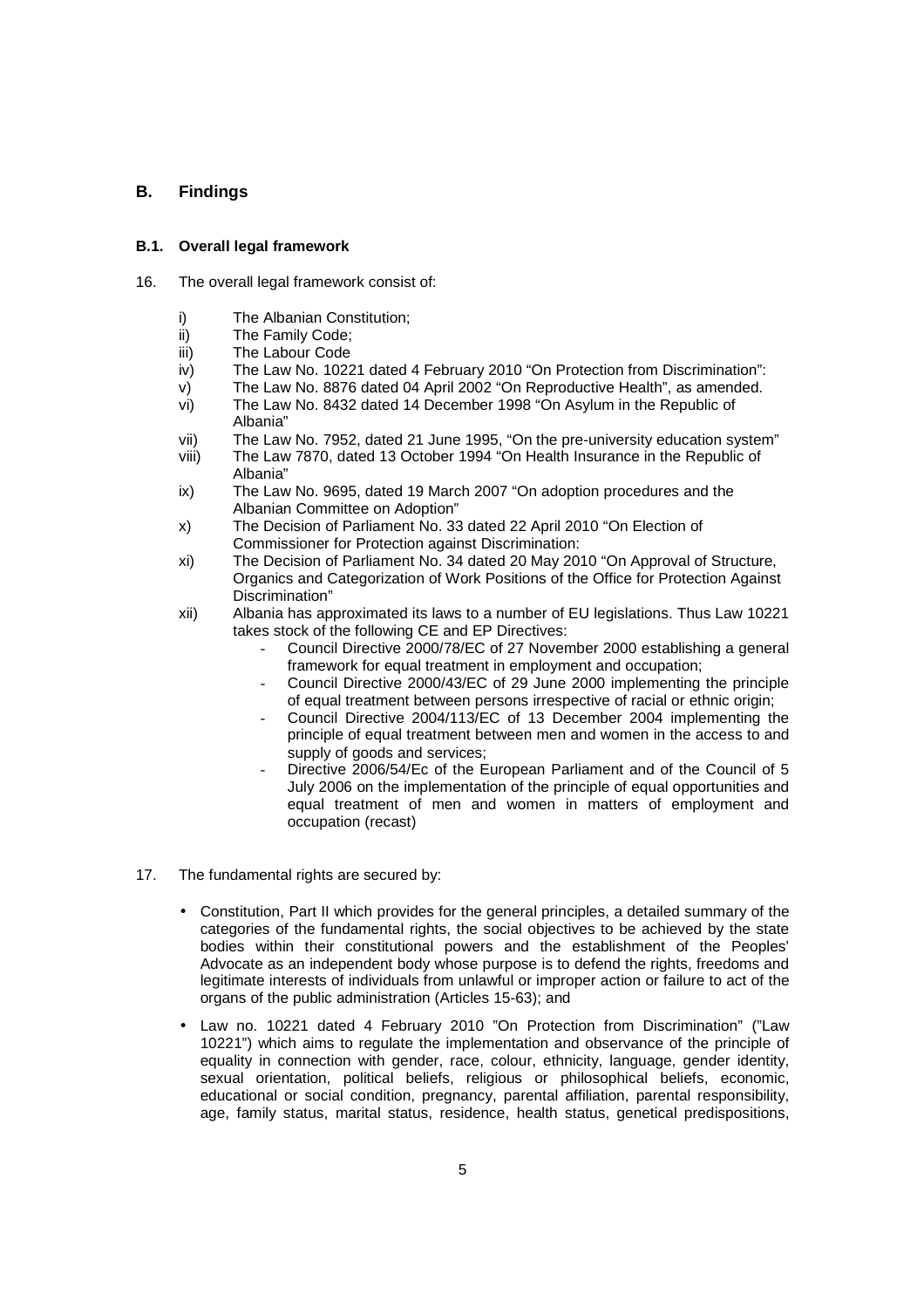disability, belonging to a particular group, or any other cause (hereinafter referred to as "Prohibited Grounds").

#### Principles of equality and non-discrimination reflected in Constitution

- 18. These two coherent principles are provided in Article 18 of the Constitution which details both principles, so that the former principle means that all individuals should be treated equally according to the law and the latter implies an equal distribution of rights and interests in a given society; no one can be unjustly discriminated against for reasons such as gender, race, religion, ethnicity, language, political, religious or philosophical beliefs, economic conditions, education, social status or parentage or for any other reasons. In addition, Article 18 of the Constitution differentiates what is regarded as forbidden discrimination from what is considered acceptable.
- 19. Albania has signed the Statement on Sexual Orientation and Gender Identity presented to the UN General Assembly on 18 December 2008<sup>1</sup> and has also signed and ratified Protocol No. 12 to the Convention for the Protection of Human Rights and Fundamental Freedoms for a General prohibition of Discrimination<sup>2</sup>.

#### Appropriate legislative means to prohibit and eliminate discrimination

- 20. Adoption of Law 10221 by the Parliament is the main and only legislative mean undertaken up to now to prohibit and eliminate the discrimination. It is too early to speak about any enforcement of this law with respect to LGBT issues. The enforcement of this Law requires the establishment of the relevant bodies such as the Commissioner for Protection from Discrimination which, according to the Law, is supported by the Office of the Commissioner for Protection from Discrimination (The Office). By Decisions No. 33 dated 22 April 2010 and 34 dated 20 May 2010 of the Albanian Parliament it is respectively decided the approval of the structure of the Office and the election of the Commissioner for Protection against Discrimination. The Office is currently in the process of being established and hiring staff members. In addition there are still a few other relevant subordinate legal acts to be issued by the Commissioner and/or the Council of Ministers as regards the functioning of such bodies established in this law. The Council of Ministers is charged with issuing of the subordinate legal acts in implementation of Article 18 $3$  ("Duties of Council of Ministers and Ministry of Education and Sciences") of Law 10221, six months from its entry into force. In addition, Law 10221 provides that the Commissioner is charged of issuing rules of the functioning of the Office, within three months from the date of his appointment.
- 21. The Commissioner for Protection against Discrimination ("Commissioner") is a public legal person elected by a majority of all members of the Parliament which assures the effective protection from discrimination and from any other form of conduct that incites discrimination.

 $\overline{a}$ 1 Ilga Europe, www.ilga-europe.org/europe/guide/country\_by\_country/Albania, accessed 23 September 2010.

<sup>2</sup> Ministry of Foreign Affairs, www.mfa.gov.al/, accessed September 2010.

<sup>3</sup> Article 18 – Duties of the Council of Ministers and the Minister of Education and Science

<sup>1.</sup> The Council of Ministers and the Minister of Education and Science are each responsible for taking measures of a positive nature in order to fight discrimination in connection with the right to education.

<sup>2.</sup> The Council of Ministers and the Minister of Education and Science, among other things, each take measures for: raising consciousness about this law in the educational system, among other things, including information about it in teaching programmes; including concepts and actions against models of discriminating behaviour in teaching programmes; educating the entire population, in particular, by taking measures in favour of women and girls, minorities, persons with a disability as well as persons who are or have more possibility of being the object of discrimination for the causes mentioned in Article 1 of this law; Respecting and assuring the right to education in the languages of minorities, as well as in appropriate manners for persons with a disability.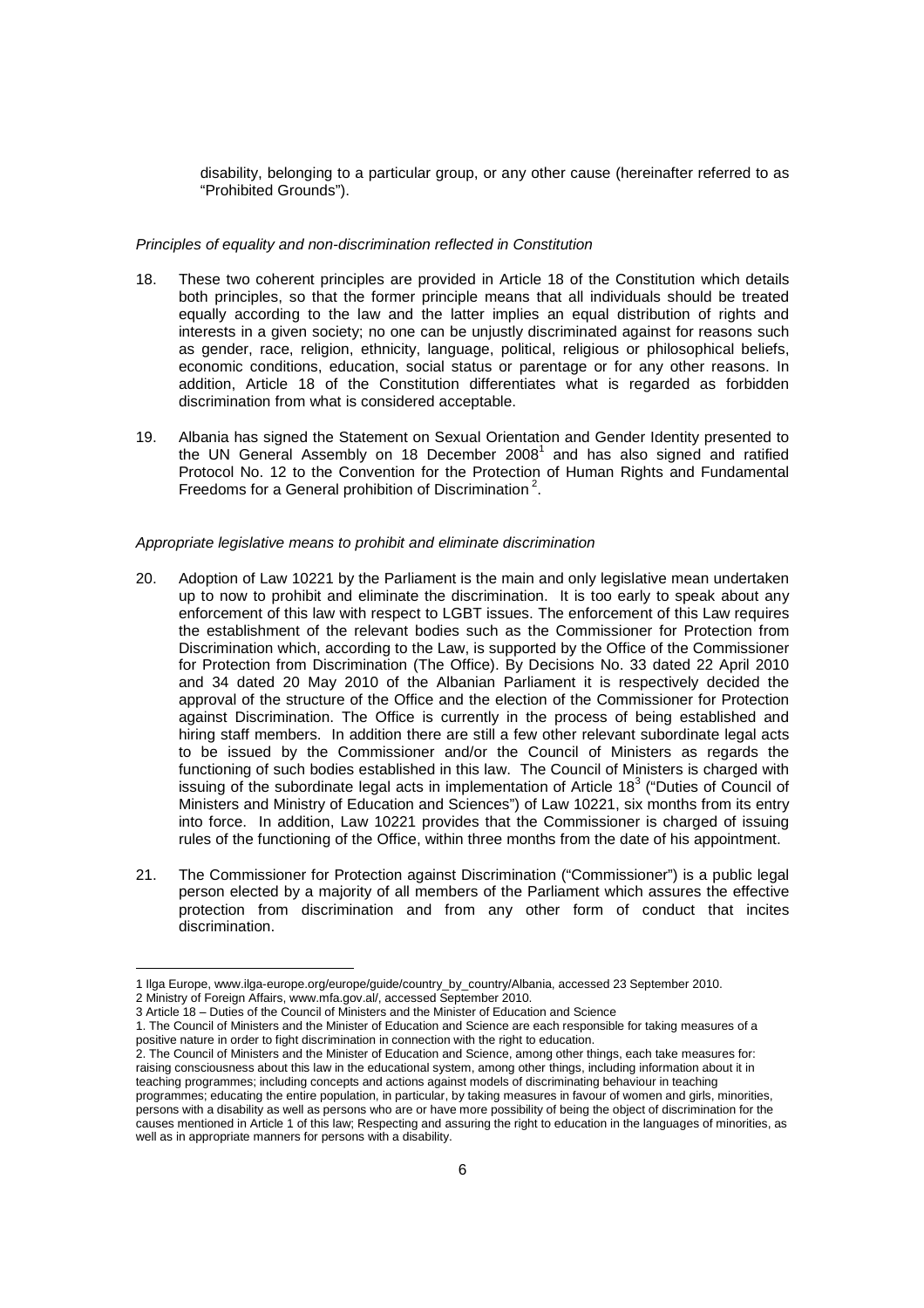- 22. The Commissioner has the competence:
	- to examine complaints from persons or groups of persons who claim that they have been discriminated against, as provided in this law, to examine complaints from organizations that have a lawful interest to act in the name and with the written consent of individuals or groups of individuals who claim that discrimination has occurred, to perform administrative investigations after the receipt of credible information about a violation of this law, to impose administrative sanctions according to the specifications of this law; to encourage the principle of equality and non-discrimination, especially by sensitising and informing about those issues, also including the offering of written information, among other things about this law, in the Albanian language, in the languages of minorities as well as in formats usable by people with a disability; to monitor the implementation of this law,
	- to take polls in connection with discrimination; to make recommendations to the competent authorities, especially by proposing the approval of new legislation or the amendment or reform of existing legislation;
	- to publish reports and make recommendations about any kind of issue relating to discrimination, to address public opinion directly about any kind of issue related to discrimination, at the request of the court examining a case, to set out an opinion in writing of any kind of issue that is related to discrimination, to contribute to reporting and, as the case may be, to submit reports to international and regional bodies, to represent a complainant in the juridical organs in civil cases, with his approval in compliance with point 3 of Article  $34<sup>4</sup>$  of Law 10221, to inform about the right to protection from discrimination and the legal means available to this protection, to hold a regular dialogue in connection with issues of discrimination with the respective social groups, including non-governmental organizations; (to conduct awareness-raising and educational activities that aid in the implementation of the Law against discrimination.

#### Programmes of education and awareness to enhance human rights

23. Some training has been organised or financed by the Albanian Ministry of Justice. The main financial support has come from international organizations (USAID, OSCE, Council of Europe and others). Law 10221 provides obligations for state bodies (Council of Ministers, Minister of Education and directors of educational institutions, and Ministry of Labour and Equal Opportunities) to take positive measures against discrimination.

#### Appropriate government action

24. Drafting and adopting Law 10221

#### **Other**

l

25. Before 1995 same-sex sexual relations were illegal in Albania; Article 137 of the old Criminal Code provided that homosexuality was punishable by up to ten years of imprisonment. Today same-sex sexual relations are not illegal anymore.

<sup>4</sup> An organisation with a lawful interest or the commissioner may submit a lawsuit in the name of a person or group of persons, provided that the commissioner or organisation shall have the consent by special power of attorney or by declaration before the court of the person or group of persons injured by the discrimination.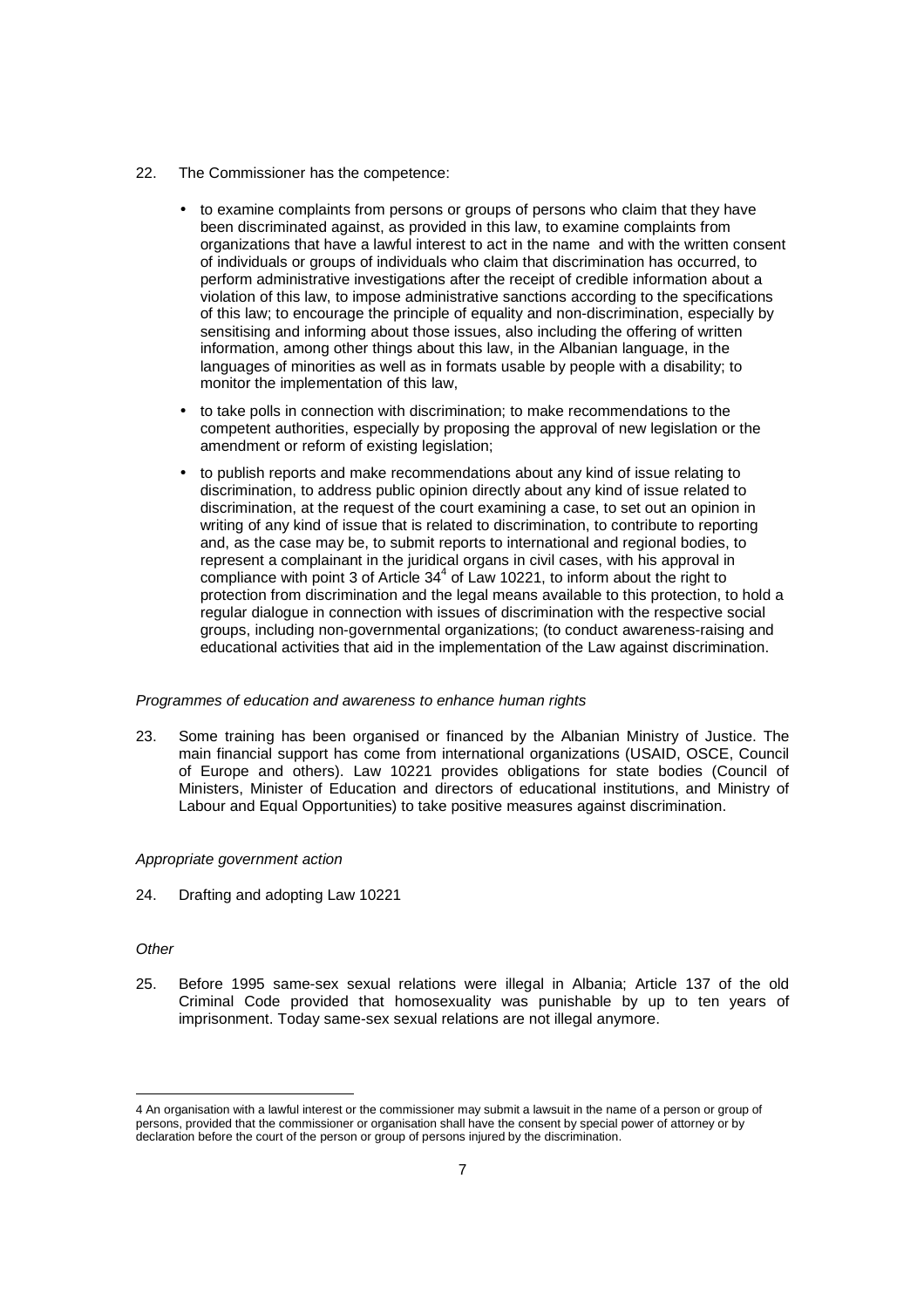#### **B.2. Freedom of assembly and association**

- 26. The principle of freedom of association is secured in Article 46 of the Albanian Constitution,. The principle of freedom of assembly has been ensured through Article 47 of the Albanian Constitution,. Neither of these Articles mentions sexual orientation or gender identity specifically as they are generally applicable.
- 27. Public rallies or gatherings must be notified to the police three days in advance. According to Article 5 of Law No 8773, dated 23 April 2001, "On Rallies" ("Law 8773"), if a rally takes place in a street or public crossing, the organizer and the leader are required to notify in writing the police authorities three days prior to the occurrence of the rally. The written notice must contain:
	- identity and address of the directors and organizers of the rally;
	- purpose of the rally;
	- date, place and time of commencement and termination of the rally and its itinerary;
	- the approximate number of participants in the rally;
	- Persons who will speak at the rally.
- 28. If a written notice does not contain the above-mentioned elements, the organisers must resubmit a complete written notification no later than 24 hours before the occurrence of the rally. Rallies held in places open to the public may be organised without prior notification to the police authorities (Article 12 of Law 8773). The Chief of the Police Authority, within 24 hours from the receipt of the written notification, issues a decision communicating to the organizers any possible restrictions and limitations, including the number of people who may help during its occurrence.
- 29. According to Albanian legislation, rallies that offend the public order, health or morals can be banned by the police.
- 30. According to the Ministry of the Interior there are no statistical data on public demonstrations in favour of and/or against LGBT people in Albania.
- 31. However, recently there has been a homophobic protest caused by an emotional come-out on TV by a gay person, named Klodian Çela. Born in the city of Lezha, he was an participant of the Big Brother reality show aired by Top Channel TV,. He called for an understanding of his sexual orientation from everybody, including his mother. According to some local newspapers and TVs, there were approximately 100-200 protesters, mainly young men, protesting in the streets of Lezha shouting "Lezha is clean – we have no homosexuals". Despite that protest in the Lezha's main square, the protesters threatened to step up and continue their protests in other cities, including Tirana, if Klodian Çela would not be expelled from the Big Brother house.

#### **B.3. Freedom of expression**

32. Freedom of expression is a right secured for everyone in the Constitution, Article 22. This Article does not specifically mention sexual orientation or gender identity as a ground for prohibition of discrimination.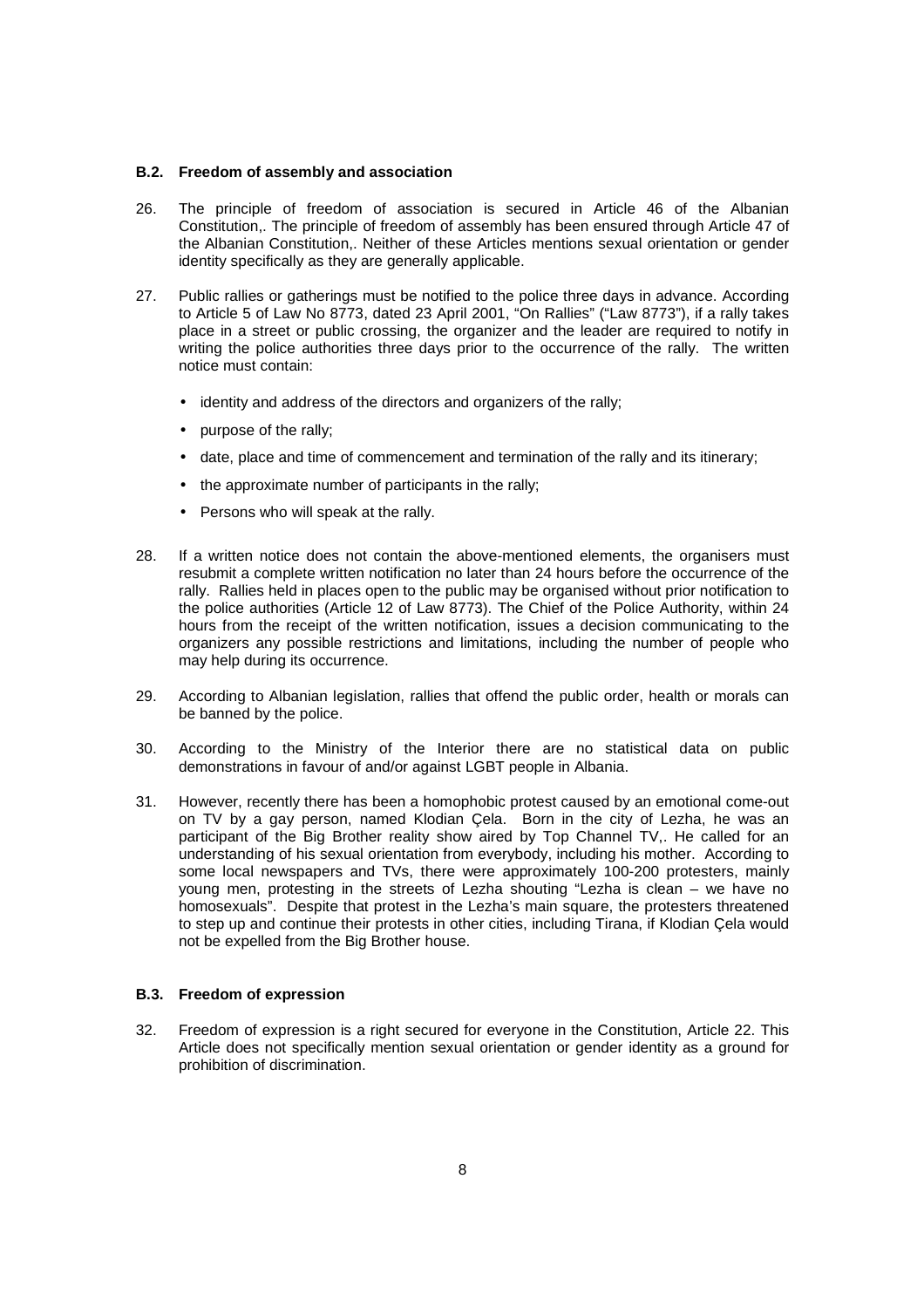### **B.4. Hate crime - Criminal law**

- 33. In the Republic of Albania, hate speech is not a separate category of law; in the Albanian Criminal Code it is included under Section III on Crimes against public order and security. Criminal Code provisions provide for a crime of 'incitement to national and racial hatred' (Article 265, which stipulates that "the incitement of hatred and conflicts based on race, nationality or religions…are punishable by a fine or imprisonment for up to ten years"). Article 266, as more general and all-inclusive, specifies that "jeopardizing the public order by incitement to hatred against groups of society, offending and defaming them, soliciting violence or arbitrary acts against them, is punishable by fine or imprisonment for up to five years". Because racism, xenophobia or homophobia are not considered as aggravating factors in determining penalties and as long as sexual orientation and gender identity are not included in Section III, the text of Article 266 may be interpreted, in a general sense, as including LGBT people among the 'groups of society' against whom no hate speech may be directed. However, as yet, there are no judicial decisions providing such an interpretation.
- 34. Even though Albanian Criminal Code does not contain specific provisions with respect to hate crimes, there are some recent amendments of Albanian Criminal Code (Law no. 9686 dated 26.02.2007 "On Some Amendments of the Criminal Code") which have provided that the motives related to the gender, race, religion, nationality, language, political, social and religious beliefs in committing a criminal offence, are "aggravating circumstances". .
- 35. There is no government data collection or regular public reporting on hate crimes in Albania. The data are collected specifically in relation to hate crimes related to the desecration of graves only<sup>5</sup>.

#### **B.5. Family issues**

36. The Albanian Family Code prohibits same-sex marriage (Article 7 states that "marriage is contracted between a man and a woman who have reached the age of 18 years"). In addition same-sex partners cannot jointly adopt a child, as Article 242 of the Family Code provides that a minor cannot be adopted by more than one person, unless they are spouses, meaning husband and wife. Lesbians or gays can therefore adopt a child only as individuals, not as couples. Fertility treatment for lesbian women is not regulated by the relevant Albanian law. Law No. 8876, dated 04 April 2002 "On Reproductive Health" ("Law 8876"), regulates the recognition and admission of the reproductive rights of any individual and consorts as well as guarantees and provides for the offering of the respective services for exercising the reproductive rights without distinction of gender or other demographic category. However, Law 8876 does not provide whether a lesbian woman is entitled or not to a fertility treatment. To our best knowledge there are no family case law related to transgender persons.

## **B.6. Asylum and refugee issues**

- 37. In the Republic of Albania, asylum is regulated by Law No. 8432 dated 14 December 1998 "On asylum in the Republic of Albania", as amended. Article 4 of this law provides a definition of a refugee:
- 38. "A refugee is a person who because of a well-founded fear of being persecuted for reasons of race, religion, nationality, membership of a particular social group or political

 5 Hate Crimes in the OSCE Region – Incidents and Responses. Annual Report for 2008, Warsaw, November 2009, p. 18.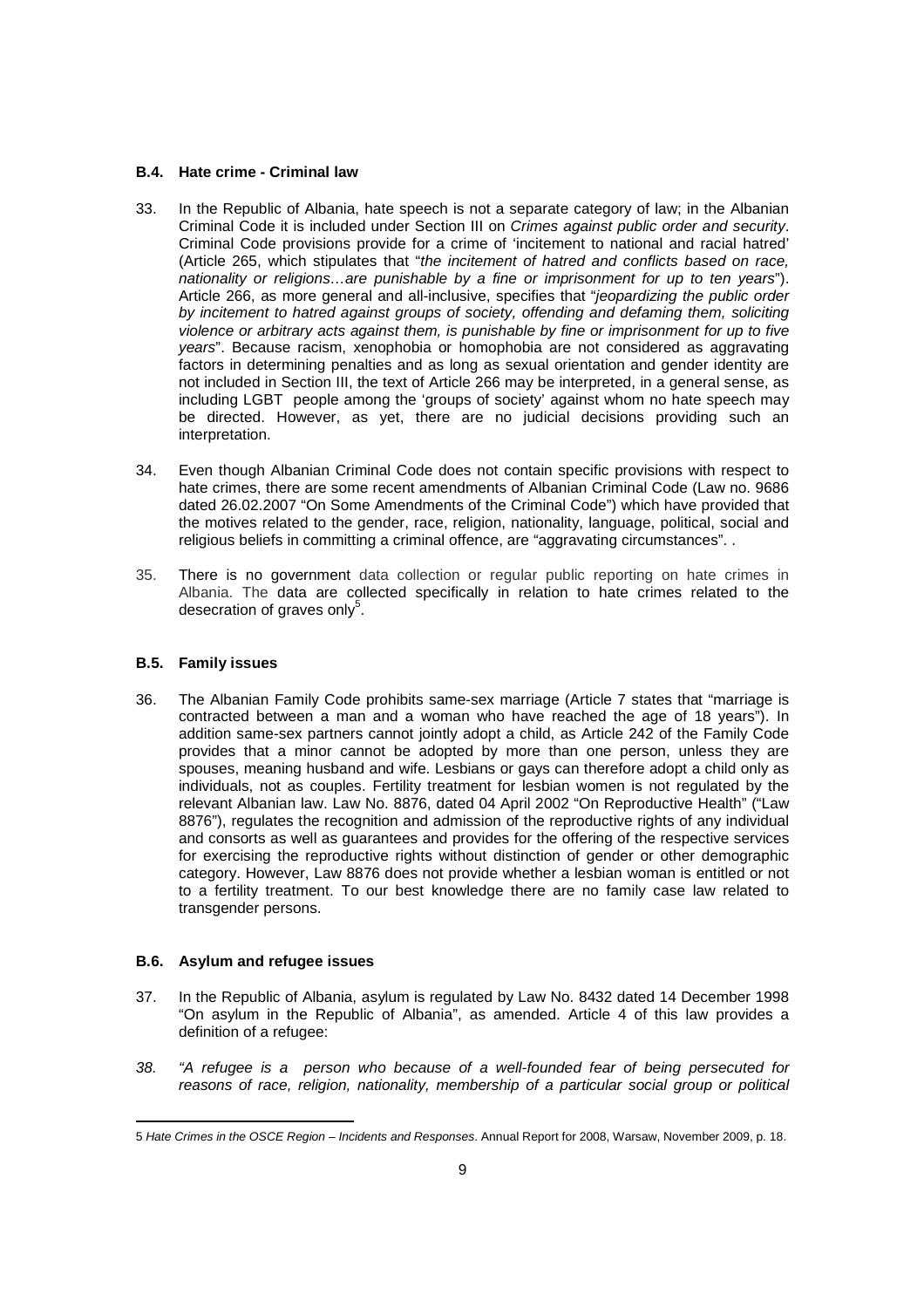opinion, is outside the country of his nationality and is unable or, because of such fear, is unwilling to avail himself of the protection of that country; or who, not having a nationality and being outside the country of his former habitual residence as a result of such events, is unable or, owing to such fear, is unwilling to return to it."*<sup>6</sup>*

- 39. The formulation "member of a particular social group" in the above definition implies that the members of that group share a common characteristic or belief fundamental to the members' identity, and that the group is perceived to have a distinct identity in the society of origin. In this light, LGBT individuals must often hide their sexual orientation or gender identity, as the common characteristic of the group, in their countries of origin to escape prosecution. Sexual orientation or gender identity as a source of persecution is not specifically considered by the provisions of the above Law on Asylum for granting asylum. The Albanian legislation does not recognize or deny the right of refugee status to foreign citizens or persons without citizenship (it simply does not mention anything) based on their "sexual orientation or gender identity"
- 40. Article 5 of the above Law offers protection to foreigners who do not satisfy the criteria to qualify as refugees; such individuals are offered temporary protection and will not be subjected to any expulsion order issued by the competent authorities in order to prevent torture and degrading and inhuman treatment, as laid down in the ECHR and other international Conventions, to which Albania is a signatory. Subsidiary protection is important, as there may be cases where authorities may refuse to recognize the status of a refugee, causing the individuals concerned (LGBT as well) to run a real risk of being subjected to ill-treatment upon return to their country of origin.
- 41. No public official data are available either on the number of persons who were granted asylum or subsidiary protection because of persecution on the grounds of sexual orientation or gender identity, or on family members of such persons.

## **B.7. Social security, social care and insurance**

42. Please see chapter on Access to goods and services.

## **B.8. Education**

- 43. The right to access to education is embodied in the Albanian Constitution; Article 57, par 1, states that, "Everyone has the right to access to education". Also, Article 3 of Law No. 7952, dated 24 June 1995, "On pre-university education", as amended, guarantees all citizens equal rights at all levels of the educational system covered by the law, notwithstanding their social situation, nationality, language, sex, religion, race, political convictions, health condition and economic situation. Access to higher education is only limited by a successfully completed pre-university education level. Sexual orientation and gender identity are not mentioned.
- 44. Law 10221 provides a specific chapter on protection against discrimination in the field of education. Article 17<sup>7</sup> of Law 10221, provides the general rules regarding the prevention of

<sup>6</sup> LIGJ, www.qpz.gov.al/doc.jsp?doc=docs/Ligj%20Nr%208432%20Dat%C3%AB%2014-12-1998.htm, accessed 23 September 2010.

<sup>7</sup> Article 17 Prohibition of discrimination.

<sup>1.</sup> Every distinction, limitation or exclusion based on the grounds mentioned in Article 1 of this law is prohibited and which, among other things, is related to:

a) the creation of public or private institutions that offer educational or professional services;

b) the financing of public institutions that offer educational or professional services;

c) the content of principles and criteria of educational activity, including teaching software and teaching methods;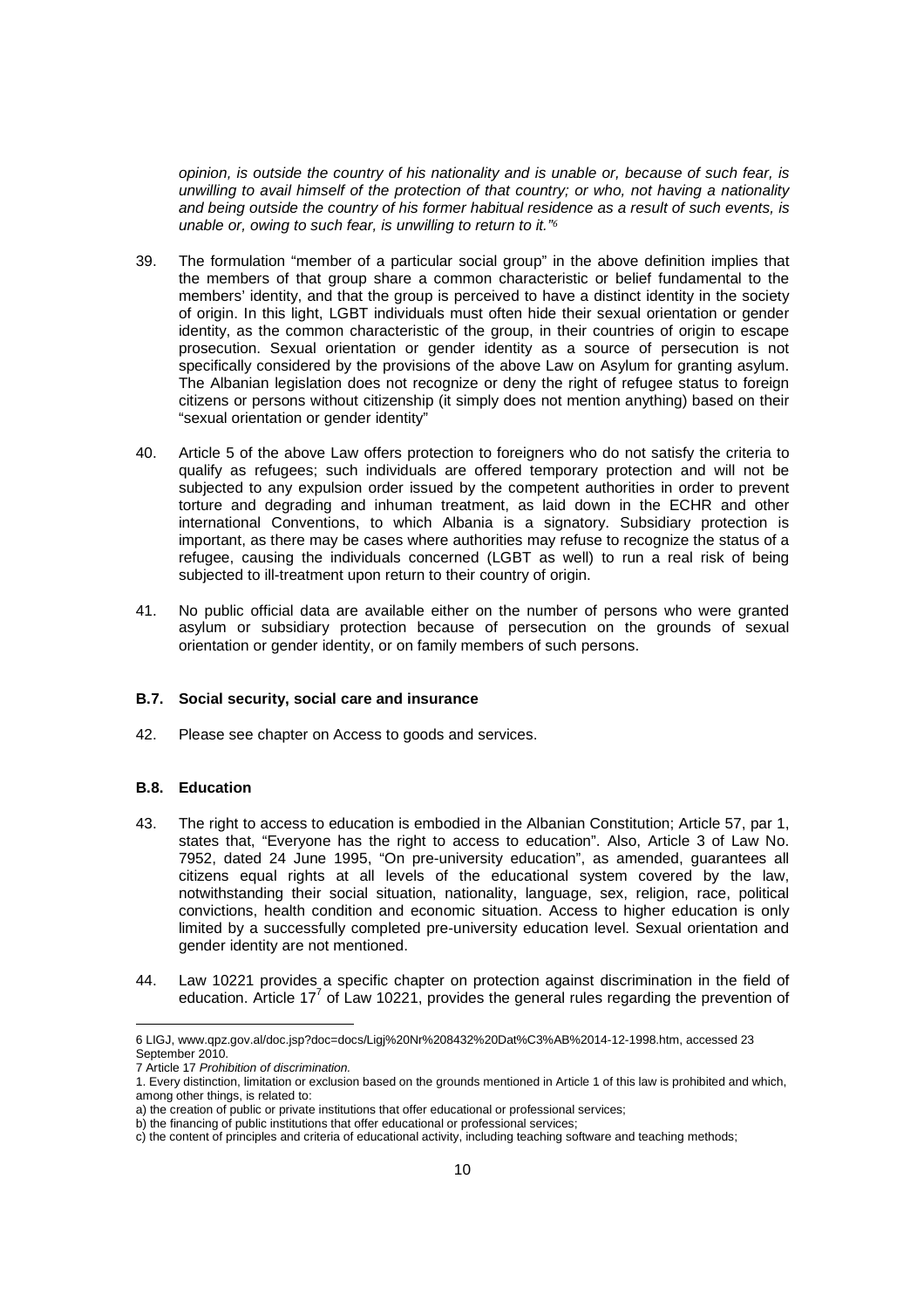discrimination in education. Article 18 provides obligations for the Council of Ministers and the Minister of Education to take positive measures to fight discrimination regarding the right to education.

45. According to Article 12 of Law 8876, any individual has the right to health education, which includes the possibility to be properly and appropriately informed and education in the field of reproductive and sexual rights. Freedom of sexual reproductive health should not be restricted from the influence of religion, philosophy, culture and ideology.

#### **B.9. Employment**

- 46. With regards to employment, Article 9 of the Labour Code, which covers employment in both the public and the private sectors, prohibits "every type of discrimination in employment or professional life."<sup>8</sup> The same article continues by defining discrimination as "any exclusion or preference based on race, colour, sex, age, religion, political convictions, ethnicity, social position, family relations, physical or psychological defects". Law No. 9970, dated 24 July 2008, "On gender equality in society", prohibits any type of gender-based discrimination with regard to employment,<sup>9</sup> albeit "gender" is defined as either male or female and "gender equality" is identified solely as equality between men and women. Although there are no legal limitations of the right to employment in Albania, and paragraph 1, of Article 9 above, prohibits any kind of discrimination, there are no provisions specifically prohibiting discrimination on the grounds of sexual orientation and gender identity in the employment sphere. The Labour Inspectorate carries out inspections and receives communications from employees of any discrimination occurring in the workplace.
- 47. The Council of Ministers and the Minister of Labour, Social Affairs and Equal Opportunities are responsible for taking positive actions to fight discrimination in relation to employment. (Article 14 of Law 10221)
- 48. No data are available in relation to discrimination against LGBT individuals at the place of work.

#### **B.10. Housing**

 $\overline{a}$ 

- 49. Law 10221 regulates also the offering of goods and services to the public, including the housing. Article 20/1 of it specifies that a natural or legal person who offers goods or services to the public, whether in exchange of payment or free of charge, is prohibited from discriminating against another person who seeks to achieve or use them:
	- by refusing to provide a person or a group of persons with goods of services based on Prohibited Grounds;

d) the treatment of students or pupils, including acceptance, evaluation, application of disciplinary measures or their expulsion.

<sup>2.</sup> It is prohibited for a person or group of persons to be refused acceptance into a public educational institution on the grounds mentioned in Article 1 of this law.

<sup>3.</sup> Every kind of harassment is prohibited, in particular harassment on sexual grounds of students, pupils and employees in educational institutions.

<sup>4.</sup> The implementation of special and temporary measures, based on the grounds mentioned in Article 1 of this law, for the purpose of speeding up equality in education, is not considered discrimination. The implementation of such measures can in no case mean permanently maintaining unequal or different standards, and these measures are interrupted when the objective of offering equal opportunities and treatment is achieved.

<sup>8</sup> See Article 9, par. 1, Labour Code.

<sup>9</sup> See Part IV- Protection and equal treatment, based on gender, in employment.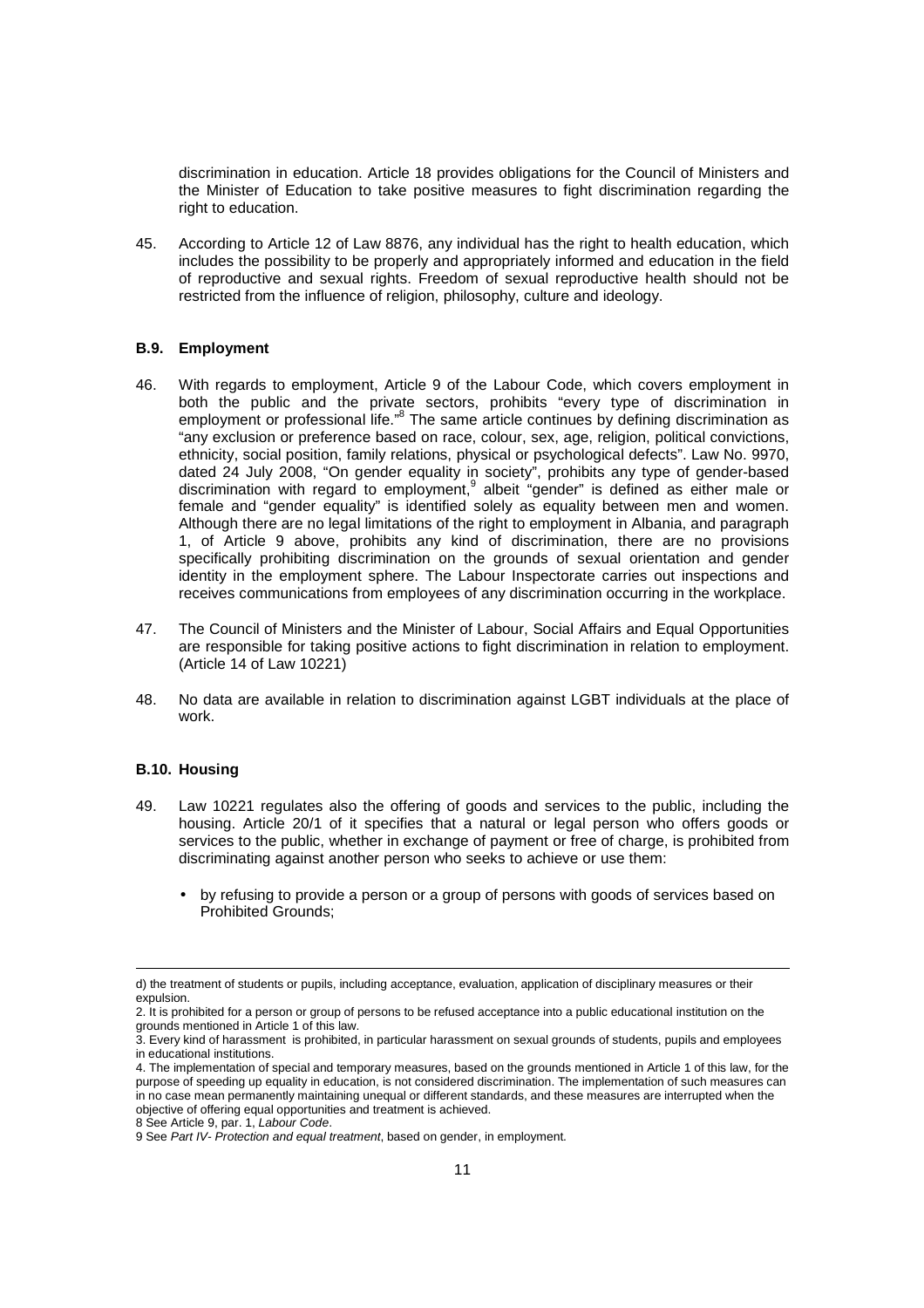- 50. By refusing to offer a person goods or services in a similar manner, or with similar qualities, or in conditions similar to those in which the goods or services are offered to the public in general.
- 51. This provision is, among other things, especially applicable to:
	- systemization in a place where housing is offered;
	- the sale or renting of residences and other premises (Article 20, paragraph 2, point d) and dh) of Law 10221).

### **B.11. Health care**

- 52. Article 55 of the Albanian Constitution guarantees the right to access to health care; all citizens are equally entitled to access the healthcare system and have the right to have health insurance in accordance with the law. The State, within its constitutional powers and available tools, aims at achieving the highest possible health standard, as stated in Article 59.1(c) of the Constitution. As suggested from the above articles, the healthcare system in Albania is accessible to anyone and no restrictions are in place. Hospitals, clinics and other health institutions, public or private, are available to the general public. Individuals who are employed pay contributions to the Institute of Healthcare Insurance (ISKSH) and those who are unemployed are helped by the State to cover costs.
- 53. However, it should be noted that there is no legal provision in Albania guaranteeing the right of gay/lesbian couples to have children, whether through assisted reproductive technology/in vitro fertilization or adoption. Law No. 8876 contains provisions regulating assisted reproductive technology/in vitro fertilization procedures, available only to individuals and/or consorts (husband and wife). The Family Code contains a provision (Article 242) which prohibits adoption of a minor by more than one individual, unless they are consorts. Law No. 9695, dated 19 March 2007 "On adoption procedures and the Albanian Committee on Adoption" (the "Law 9695") defines adoption as "the administrative procedure that guarantees to the child an alternative family with the same rights and obligations of his biological parents". Law 9695 provides that the adoption can be made by individuals and/or consorts. Given this, it seems that adoptions involving same sex persons are prohibited in Albania as far as Albanian Family Code provides that marriage is contracted between a man and a woman.
- 54. Under Article 4 of Law 7870, "On Health Insurance" dated 13 October 1994 (as amended), compulsory health insurance covers all citizens of the Republic of Albania with a permanent residence in Albania, as well as foreign employees insured in Albania. According to Decision No. 700, dated 18 June 2009 of the Council of Ministers, the minimum amount of monthly contributions to all branches of insurance for the period from 01 May 2009 and onwards, is 4,497 (four thousand four hundred and ninety-seven) Albanian lek, of which 3.4% of it is allocated to health insurance. Contributions are paid by economically active citizens and the State (Article 4.4 of Law 7870).
- 55. There is no legislation on HIV/AIDS which may have an indirect impact on discrimination against LGBT persons. Many donors make blood donations every day to the Albanian Red Cross. According to its practice, donors are first required to complete a form which contains general personal data such as name, surname and age of the donor. Also, donors are asked to cite in their answers if they are bearers of sexually transmitted diseases. According to the information provided by the Red Cross, until now, there has been no case of discrimination because of sexual orientation in cases of blood donation.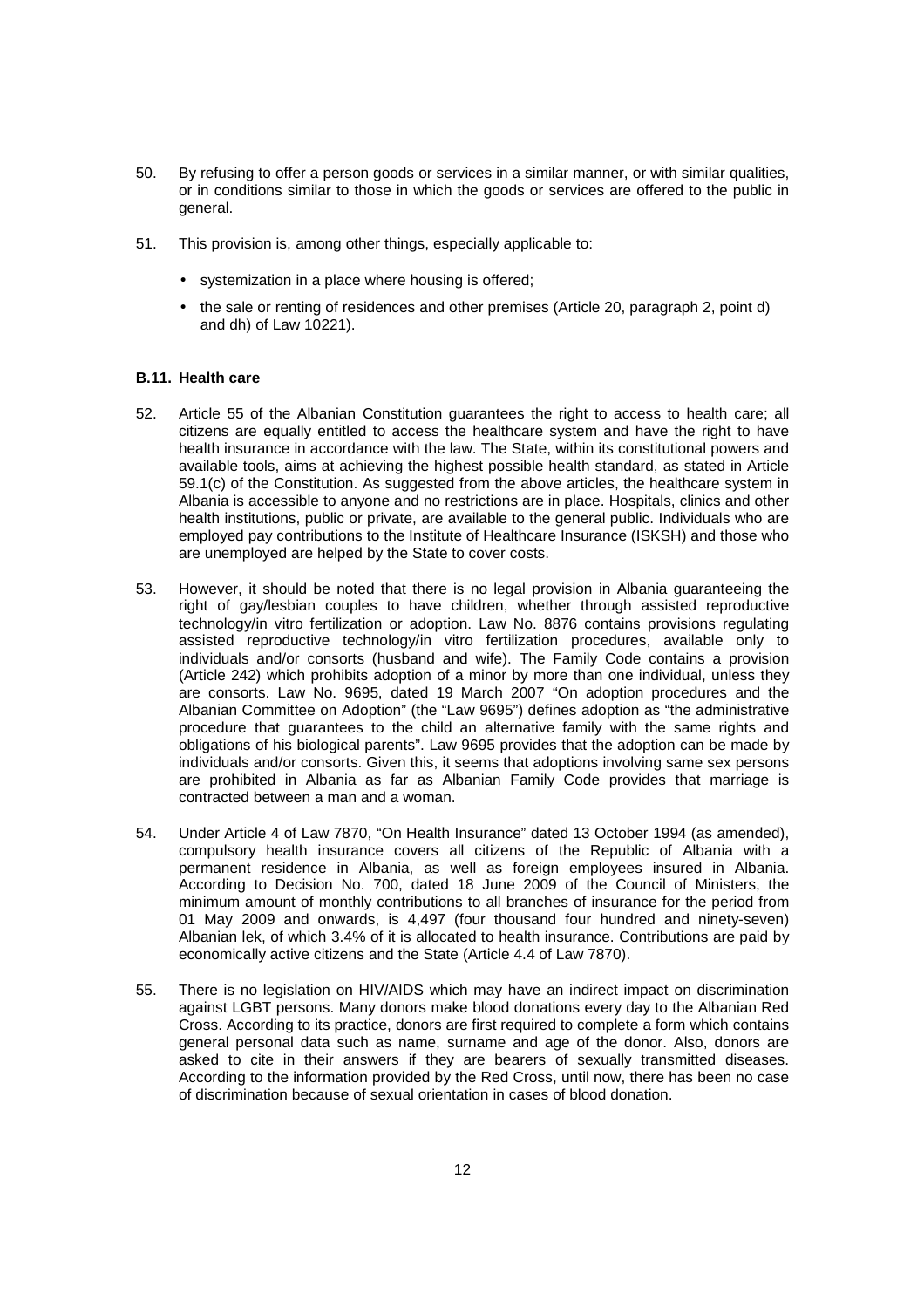56. There are no legislative acts or other relevant Albanian regulations governing the access to healthcare for trans/intersex people. In other words, they benefit as all other individuals, but no assistance is specifically provided for gender reassignment or other treatment for transgender persons' need.

#### **B.12. Access to goods and services**

- 57. Article 20 of the Law 10221 specifically concerns access to goods and services for people who may potentially suffer discrimination, including LGBT people.
- 58. A natural or legal person who offers goods or services to the public, whether in exchange of payment or free of charge, is prohibited from discriminating against another person who seeks to achieve or use them:
	- by refusing to give a person or group of persons goods or services on the Prohibited Grounds as mentioned in Article 1:
	- by refusing to offer a person goods or services in a similar manner, or with similar qualities, or in conditions similar to those in which the goods or services are offered to the public in general.
- 59. The prohibition of discrimination concerning access to goods and services is especially applicable to:
	- the ability to enter into a place where the public is permitted to enter or to use a place that is permitted to be used by the public;
	- the ability to receive or to benefit from goods or services that have to do with health;
	- the contribution and possibility to benefit from goods from social protection schemes, including social assistance, social insurance, protection of children, disability benefits or any another scheme of social protection or other advantage offered to the public;
	- the opportunity to use or enter into an educational institution;
	- systemization in a place where housing is offered;
	- the sale or renting of residences and other premises;
	- banking services and the opportunity to obtain grants, loans, bank deposits or financing;
	- facilities for entertainment, relaxation and refreshment;
	- facilities for transport or travel;
	- services of the free professions.
- 60. Refusal according to point 1 of this article also includes situations when the refusal in fact is based on the Prohibited Grounds, but other reasons are declared by the discriminating subject or no reason is declared as a reason for the refusal.
- 61. Distinctions in compensation and benefits, established because of the Prohibited Grounds, do not constitute discrimination when the distinctions are reasonable and in proportion to a risk that is assessed on the basis of current and statistical data that can be verified and are closely linked to the risk.
- 62. The prohibition of discrimination is not applicable to the setting of a particular age for the possibility of social benefits, goods, facilities and services, if reasonable and objective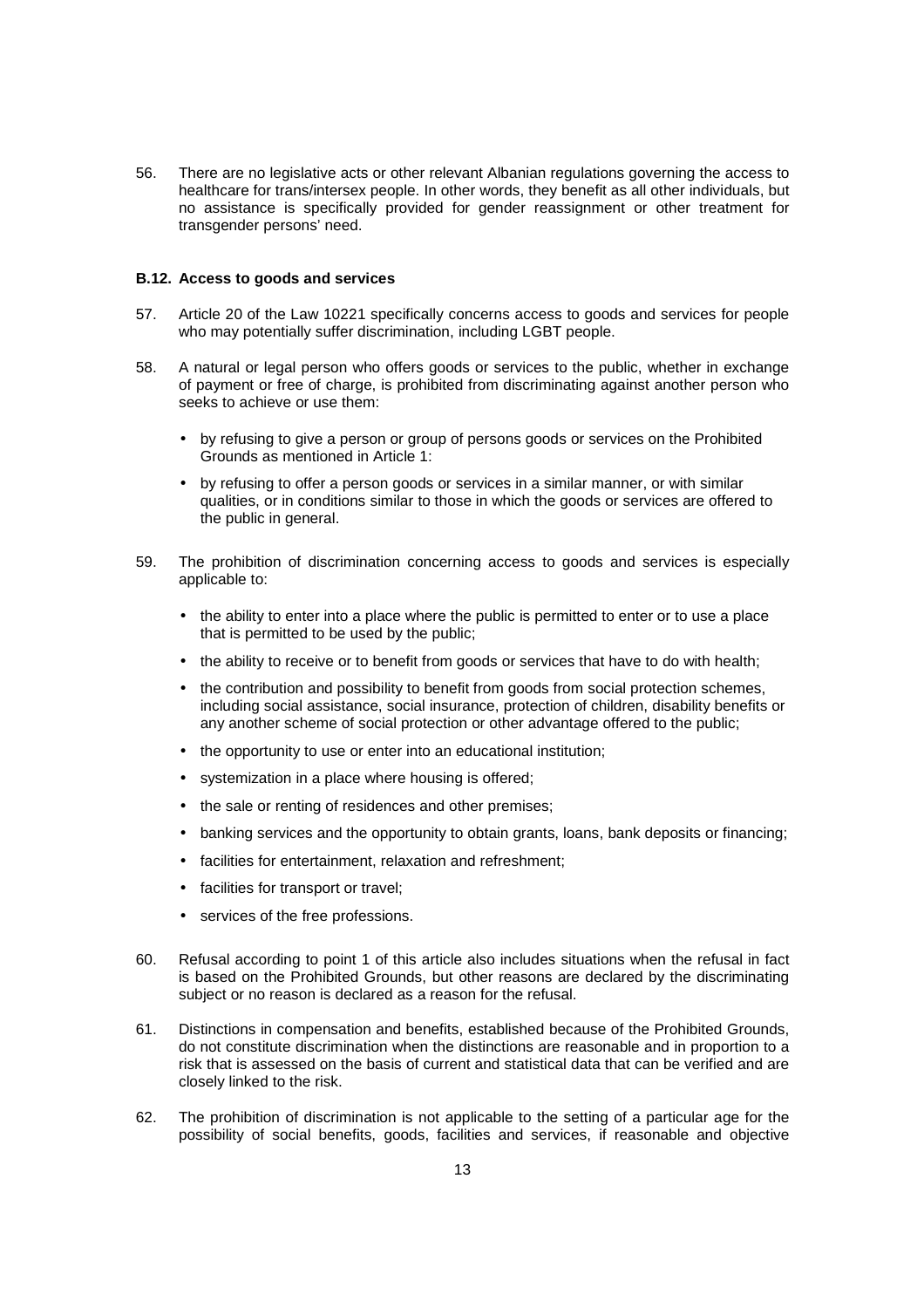criteria exist for the determination, without infringing the core of the right to benefits and when the determination aims at achieving a lawful purpose for a public interest, or to protect the rights of others, always in a fair proportion to the situation that has caused the determination.

### **B.13. Media**

- 63. Law 10221 prohibits the publication of advertisement and other notifications, if they present, directly or indirectly, causes of discriminations listed under the Prohibited Grounds.
- 64. There is one official piece of data on discrimination towards LGBT individuals in the media. In the 2009 Ombudsman Report before the Parliament it was stated that "The Ombudsman considers that concrete efforts should be made against homophobia and discrimination based on sexual orientation and gender identity. The Strasbourg jurisprudence has already accumulated enough positive practices based on international law for the protection of human rights, with respect to issues of sexual orientation and gender identity. Unfortunately, the model of these people in Tirana continues to be identified absurdly with the stereotype reflected by the media, as some poor who work as sex workers behind the Palace of Culture. This needs to end and everyone should be aware of that. In any case, arbitrariness against these people is unacceptable."<sup>10</sup>

#### **B.14. Transgender issues**

- 65. Law 10221 applies also to transgender persons (please see Prohibited Grounds above).
- 66. The national Albanian health scheme does not cover medical operations for transsexuals. Such medical operations are not available in Albania as hospitals are not technically prepared to handle such operations. Up to now, at our knowledge, there have been neither cases of transsexuals requesting medical operations in Albania, nor cases of recognition of gender reassignment performed abroad. As regards the legal situation of the change of name and sex the relevant law, Law No. 10129 dated 11 May 2009 "On Civil Status" ("Law 10129"), does not provide anything in connection with change of sex whilst with respect to change of name, according to the said law, this change is allowed to take place only if the person's name is inappropriate, which are defined as such, under the same Law, by the General Directorate of Civil Status. The General Directorate of the Civil Status has lists of such inappropriate names.
- 67. Issues pertaining to legislation provided for the partners of transgender/transsexual persons on the rights to pension, social security, health insurance etc. are not regulated by law.
- 68. There is no case law on this issue; neither under Law 10221, which is relatively new, nor prior to the enactment of that law.

### **B.14.1. Intersex issues**

69. Such issue is not specifically regulated for the time being, although the State has the positive obligation to protect them as defined in Law 10221.

<sup>10</sup> Avokati i Popullit, www.avokatipopullit.gov.al/Raporte/Raporti\_2009.pdf, (page 43), accessed 23 September 2010.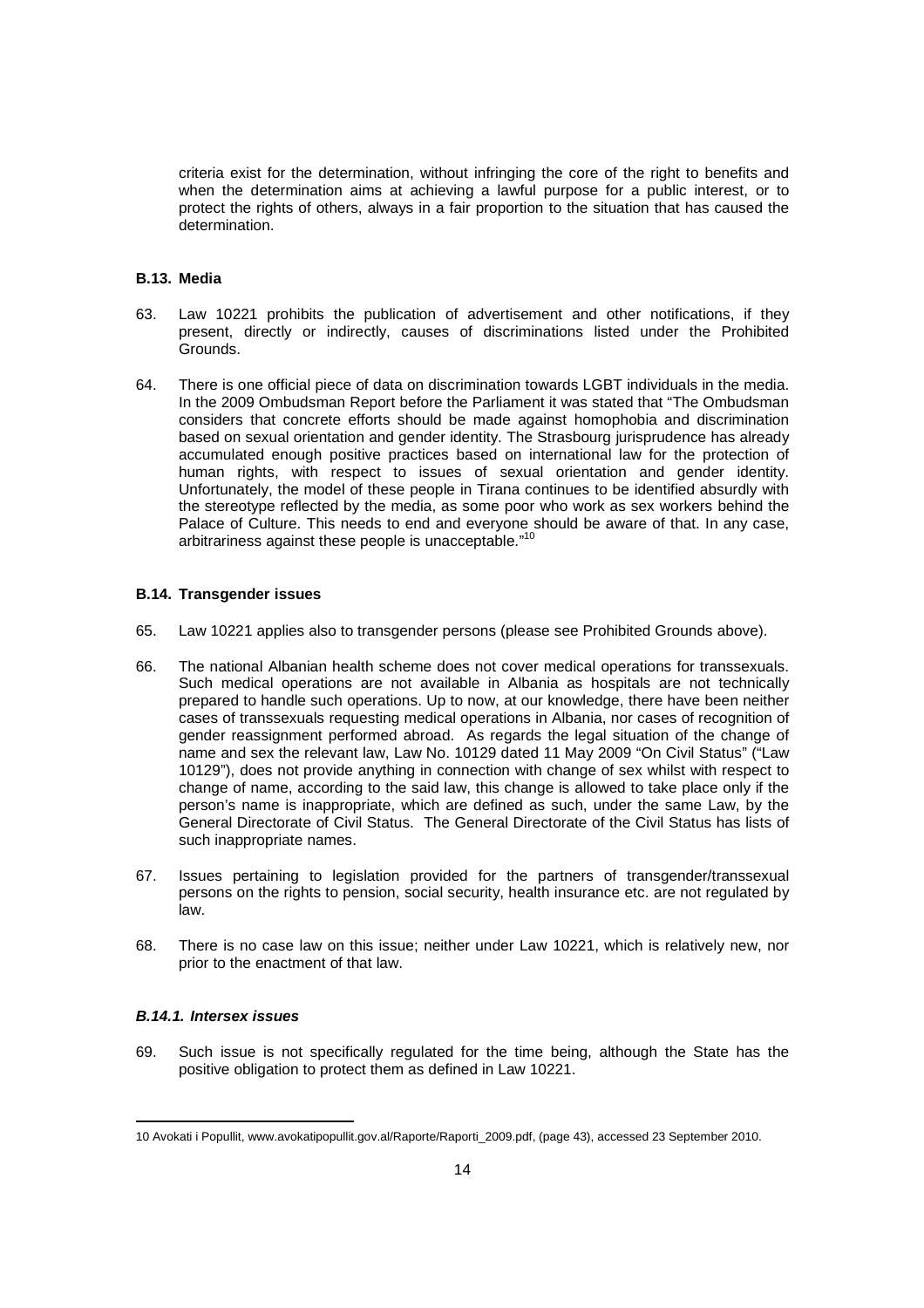## **B.15. Good practice**

70. Law 10221 (as regards Albania)

#### **B.16. Other Relevant Issues**

71. Annexes on case law and statistics.

## **B.16.1. First case**

- 72. There has been case law in 2006 in Albania with respect to the arrests of the 5 LGBT person ("the Defendants"). They were criminally charged of conducting sexual relationships in public premises and prostitution, provided by Articles 107 and 113 of the Albanian Criminal Code. The court found the Defendants guilty and sentenced each of them with imprisonment of 6 months and ten days.
- 73. It formally seems that those persons were sentenced of conducting sexual relationships in public premises and prostitution. The court decision does not make any reference which could be connected directly or indirectly with their homosexuality.
- 74. However we would like to list a few opinions and conclusions made by a number of national or international organizations such as OSCE, Albanian Human Rights Group, and by the Defendants with respect to the core problems related to their human rights, that could have been originated by their sexual orientation.

Problems with the arrests conducted by the police authorities.

- 75. In Albania, an arrest is legally ordered by a court decision. The police authorities claimed that they arrested the Defendants on the spot whilst according to the Albanian Human Rights Group Report, the Police authorities' stated that the Defendants were arrested on the basis of information provided by confidential sources according to which the Defendants were conducting sexual relationship in public premises.
- 76. According to a report issued by the OSCE, the police may arrest on the spot only for crimes with a maximum punishment of at least five or two years or when it is a "necessity because of the importance of a fact or of the threat the offender presents for the public". An arrest, under Albanian as well as international, law has to be based on evidence. In this case it is unclear what evidence of ongoing sexual activities were there. The hearing for the confirmation of the arrest was not held within 48 hours from the moment the arrest was applied as required by both the constitutional and legal provisions. The arrest (detention on remand) should be imposed only as a last resort and for reasons set down in law. In Albania, detention on remand is applied routinely and often in violation of both domestic and international law. In this case it can be questioned whether there were enough grounds for detention on remand.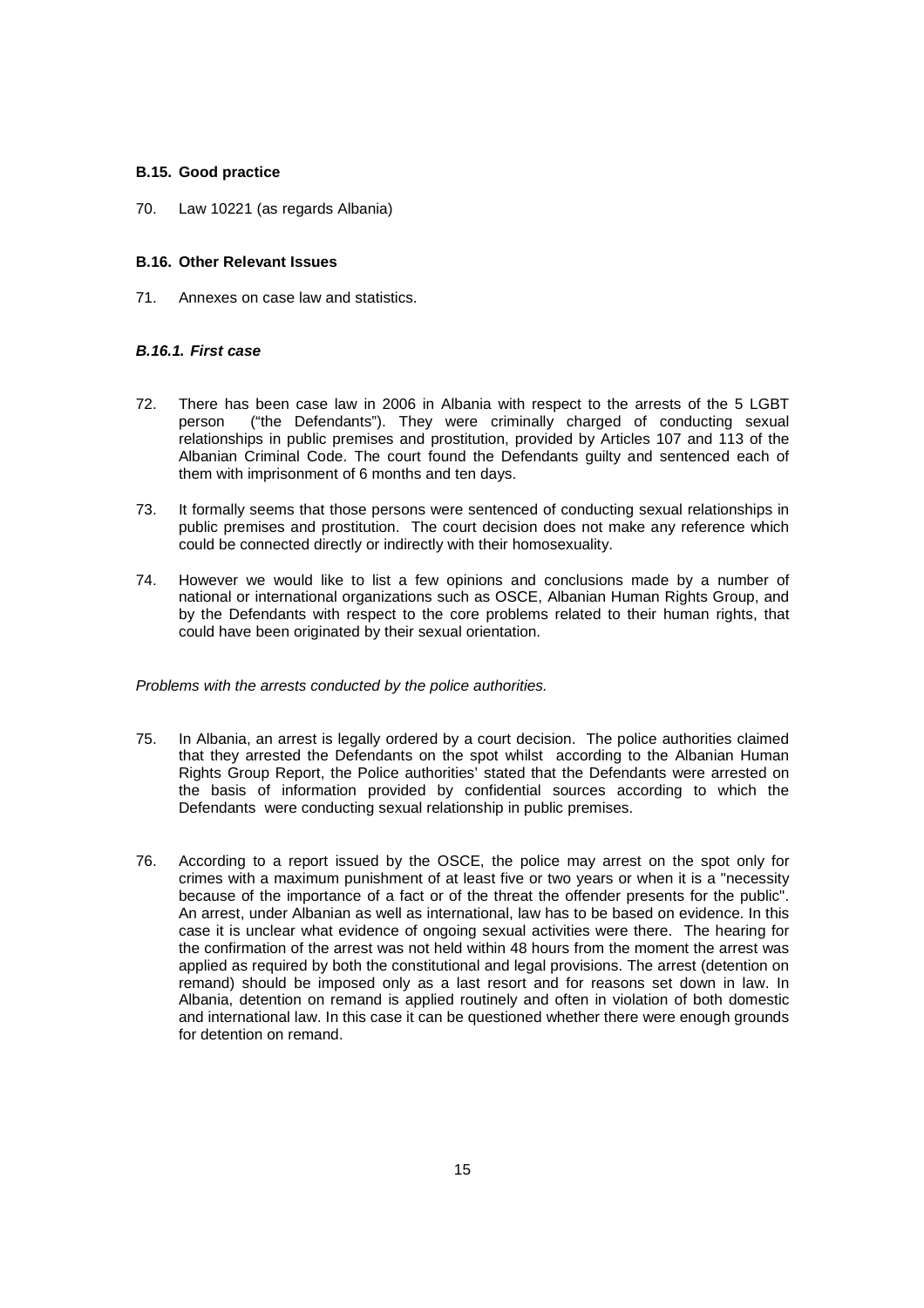### Problems with the way the Media published and broadcasted the materials related to the **Defendants**

77. According to the report of the Albanian Human Rights Group the written and electronic media have only partially broadcasted materials related to this case. Media has held forth the discriminative and exclusive opinion, as well as prejudices particular social categories, by using this case as a standard for further interpretations. Concretely on one hand media stated that the Defendants were exercising prostitution and on the other hand it published personal information about them, such as their state of health.

#### Problems with accommodation in the detention premises

- 78. According to Albanian Human Rights Group Report, the most problematic issue regarding this case, faced by police authorities in charge of prisons or detention centres, was the accommodation of the Defendants in such premises. Taking into consideration the mentality of the Albanian society toward this phenomenon, it has been noticed that these authorities have faced the duality between the duty to implement the law and on the other hand a subjective perception of the problem, as a result of the sexual orientation of the Defendants.
- 79. After the security measure undertaken towards the Defendants, they were accommodated on the premises of the Directorate of Police in Tirana, contrary to the verdict of the court according to which the competent bodies should execute the verdict of "awaiting trial in prison" in the specific premises of detention, such as in prison 313 or 302 in Tirana.
- 80. Consequently, the 48 hours term of keeping the Defendants is surpassed, which clearly constituted an open infringement of a fundamental right. However, later on, on 21 August 2006 the Defendants were transferred to the detention premises of prison 313 in Tirana, where the Defendants have been accommodated under harsh security measures, in a distinctive cell (4 of them), except for the female person who has been placed in the female sector of the detention premises.
- 81. The day after, due to lack of the conditions in their respective detention premises, they were transferred to prison no. 302 of in Tirana. The following night, one of the Defendants attempted suicide by cutting his veins through an edgy surface in the cell. Because of that, the Defendants were kept under continuous surveillance and were placed in two separate cells, isolated from the rest of the defendants.

## **B.16.2. Second case**

82. An emotional come-out on TV by a gay person, named Klodian Çela. Born in the city of Lezha, he was a participant of the Big Brother reality show in Top Channel TV. He called for an understanding of his sexual orientation from everybody, including his mother. According to some local newspapers and TVs, there were approximately 100-200 protesters, mainly young men, protesting in the streets of Lezha shouting "Lezha is clean – we have no homosexuals". Despite that protest in the Lezha's main square, the protesters threatened to step up and continue their protests in other cities, including Tirana, if Klodian Çela would not be expelled from the Big Brother house.